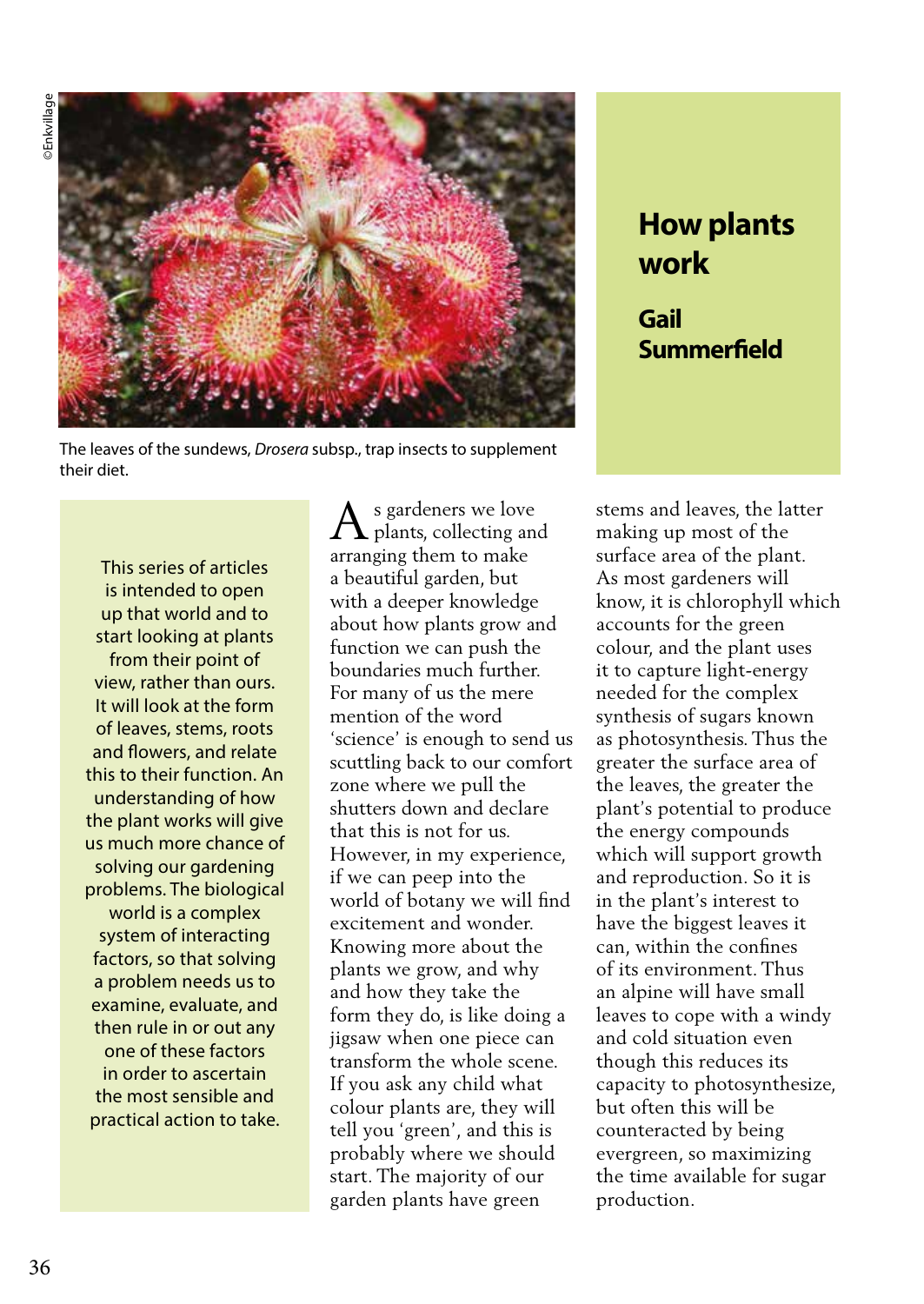

Fig. 1 Diagram of a transverse section of a leaf.

Neither can we expect to have vigorous growth from a plant whose leaves are predominated by areas where chlorophyll is sparse. In fact variegation is man made, and no plant in its right mind would relinquish the opportunity to maximize light-energy capture.

 The shape and form of leaves is so diverse that we are able to use it as a means of identification. As botanists love to invent names for any and every bit of the plant there are a huge range of unmemorable terms for leaf shape, leaf tips and leaf bases. The glossary in *The Hillier Manual of Trees and Shrubs*  may be helpful. The way leaves are arranged on the stem, phyllotaxy, can also help identification;

for example, although the winter stems of *Cornus* and *Salix* look similar, it is easy to tell them apart by their phyllotaxy – the *Cornus* has leaves in opposite pairs whilst the Salix leaves are arranged alternately up the stem. If no leaves are present, then the arrangement of the buds will be the same, since buds occur in the axils of the leaves. Similarly the dimensions of a leaf may help identify a plant, but beware, the leaf size may vary depending on the time of year – winter pansies have much smaller leaves in the winter and the leaves expand dramatically in the early weeks of spring as days get longer.

 If we look a little closer, Fig. 1 shows a transverse section of a typical leaf.

On both the upper and lower surfaces there is a layer of brick-like cells, the epidermis, which basically acts like a box to contain the internal cells of the leaf. Overlying the upper epidermis in particular is the cuticle, an inert substance similar to the one that makes up our hair and nails. Its function is the protection of the cells in the leaf from excessive rain, heat and cold. Many of the evergreens we grow have waxy or shiny leaves making them resistant to freezing temperatures, while in plants such as *Camellia*, which thrives in areas of high rainfall, the cuticle protects the cells from waterlogging. Deciduous plants have no need for this level of protection as they simply discard their leaves in winter.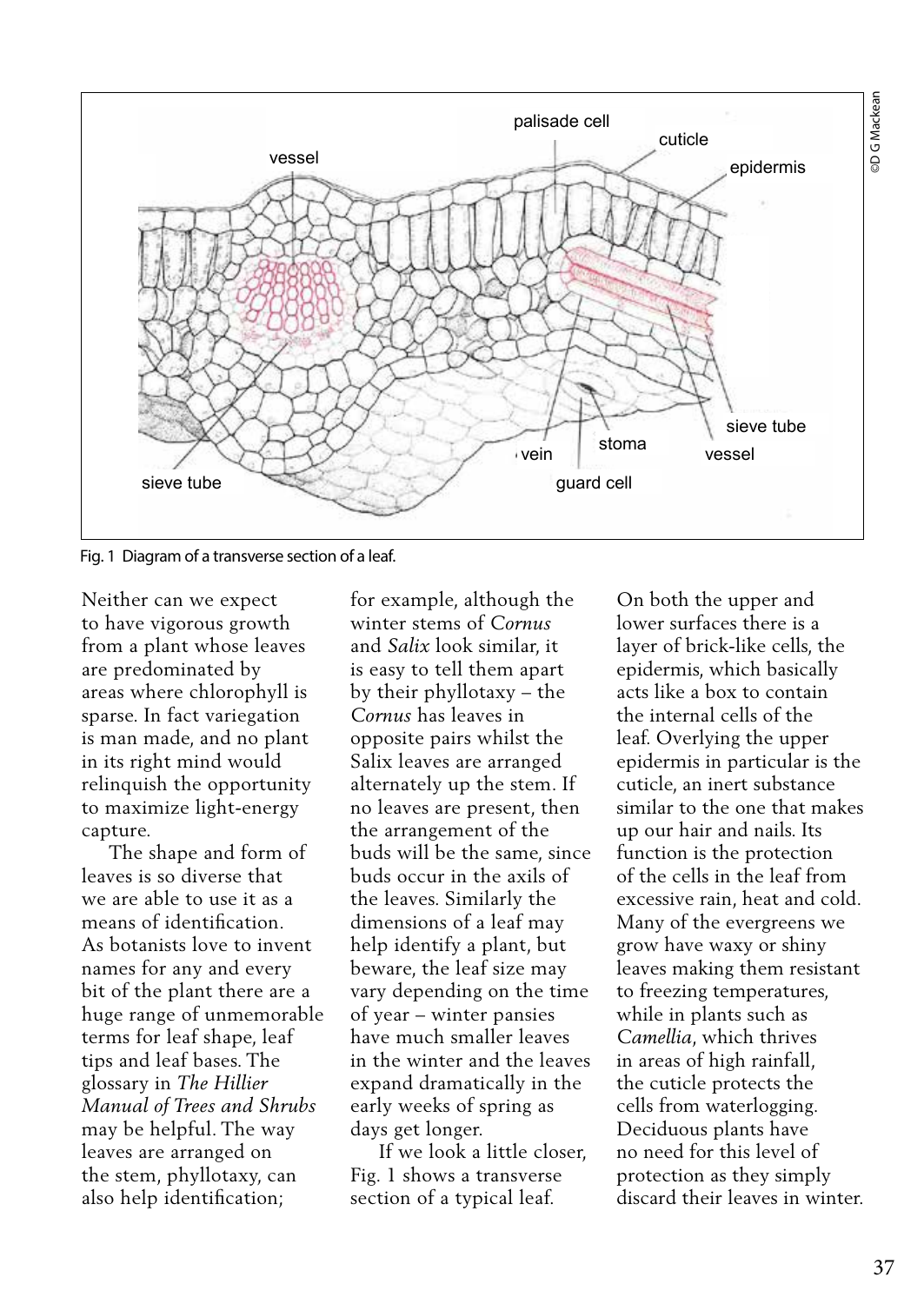

Fig. 2 Upper and lower sides of a primula leaf.

 Chlorophyll needed to capture light-energy is present within the palisade cells in structures called chloroplasts. It makes sense for these cells to be near the upper surface of the leaf where there is maximum exposure to light and this proves to be the case. The number of layers of these brick-like cells varies depending on the amount of light the plant has access to in its native environment – plants which grow well in shade often have more than one row of palisade cells.

 Photosynthesis combines water  $(H, O)$  and carbon dioxide  $(CO<sub>2</sub>)$  to make glucose  $(C_6H_1, O_6)$  and produces oxygen  $(O<sub>2</sub>)$  as a waste product. The layer of cells known as the spongy mesophyll is responsible for

the exchange of oxygen and carbon dioxide into and out of the leaf. Access to the atmosphere is provided by specialist cells situated in the lower epidermis called stomata, which can open and close to allow the free exchange of gases. The mesophyll cells which surround the air spaces in the lower part of the leaf have a film of water around them. Water vapour escapes into these spaces and evaporates from the leaf through the open stomata. In most cases the stomata remain open during the day and close at night. So on a windy or warm day the speed at which water vapour leaves the leaf increases. Growing plants close together will reduce water loss as the shelter

increases the humidity of the atmosphere outside the leaf and slows down the loss of water vapour through the stomata. Watering plants in the evening allows them to replenish the water lost during the day while the stomata are closed at night, hence a plant such as *Ligularia przewalskii* which can wilt during sunny days will regain its turgidity by the morning. The evaporation of water from the leaf produces a cooling effect when temperatures are high and protects the cells within the leaf. In one group of plants, members of families which live in areas of high daytime temperatures such as *Agave americana* (fig. 3), the stomata close in the day and open at night to conserve water.

 In order for the leaves to carry out their functions, it is important that water can reach all the cells of the leaf and in turn the cells can export sugars to the rest of the plant. This is the function of the veins. Confronted with a leaf from a grass and one from a primula (fig. 2) most people would be able to identify two distinct forms of venation, which is reflected in the construction of the vascular bundles which make up the veins of the leaf, those of the grass being much simpler. Vascular bundles in plants with a network of veins like the primrose have a more